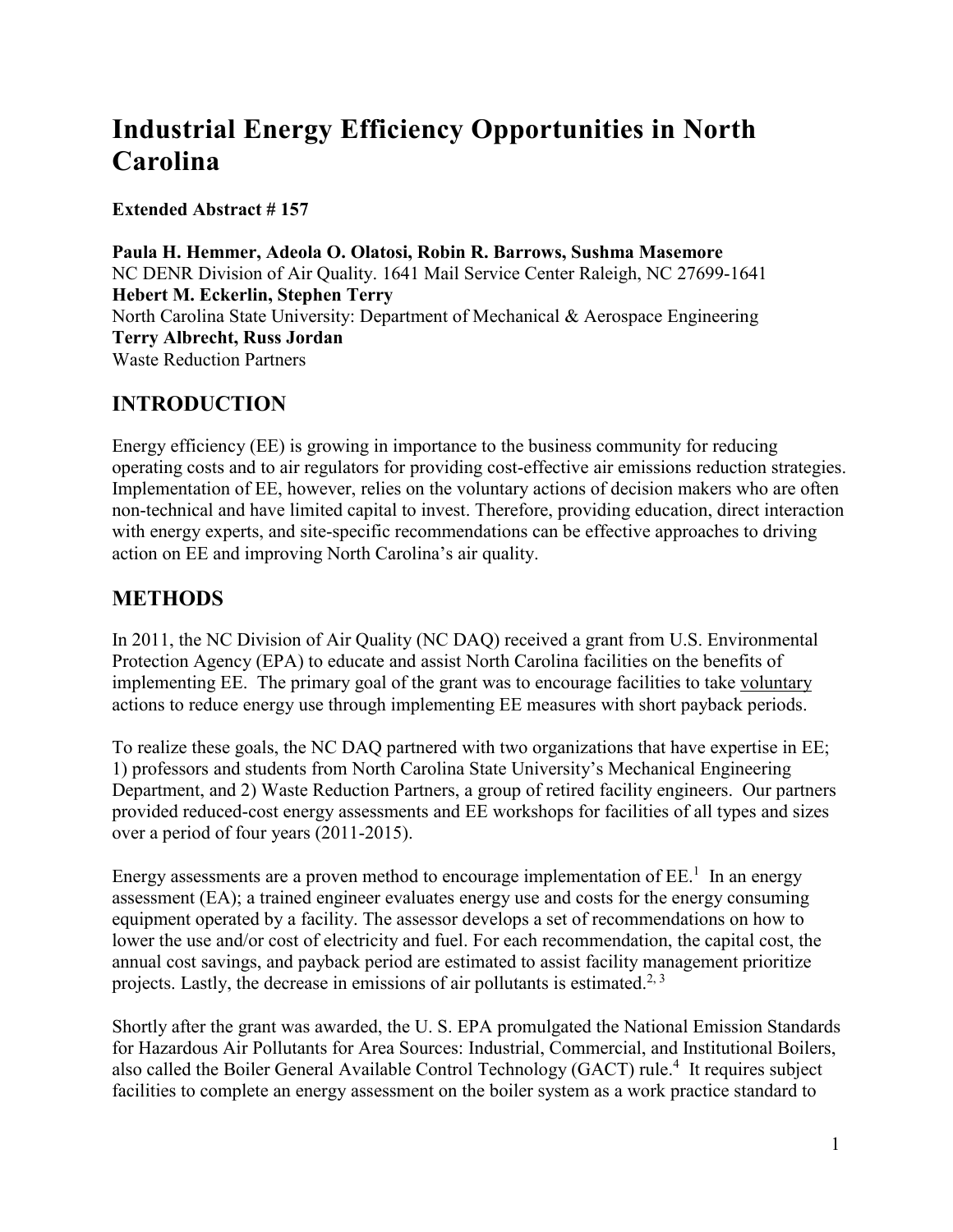reduce emissions of Hazardous Air Pollutants (HAPs). The rule does not require implementation of the recommendations. The rule relies on the identified cost-savings as incentive for improving boiler efficiency. To encourage participation in our assessments, the NC DAQ sent letters to about 300 facilities in March 2012 that were potentially subject to this rule.

### **RESULTS**

A total of 77 assessments were conducted at manufacturing and institutional facilities throughout North Carolina, including 51 facility-wide assessments and 26 equipment specific assessments. Forty-five of these facilities are subject to the Boiler GACT rule. The assessments resulted in more than 500 individual recommendations. The NC DAQ and its partners placed the recommendations into three major categories - electricity, boilers and measures that involve multiple energy sources - and twelve subcategories to delineate the targeted equipment as shown in Table 1.

| <b>Type of</b><br>Recommendation |                                | <b>Descriptions</b>                                                          |  |  |  |  |  |
|----------------------------------|--------------------------------|------------------------------------------------------------------------------|--|--|--|--|--|
|                                  | Stack Loss & Heat<br>Recovery  | Reducing stack temperature, improving heat transfer                          |  |  |  |  |  |
| <b>Boilers</b>                   | <b>Steam Recovery</b>          | Improving steam recovery: condensate return and steam trap maintenance       |  |  |  |  |  |
|                                  | Boiler Tune-up                 | Improving combustion efficiency by adjusting fuel to air ratio               |  |  |  |  |  |
|                                  | Gauges                         | Installing monitoring gauges for pressure, temperature and makeup water flow |  |  |  |  |  |
|                                  | Lighting                       | Installing energy efficient lighting, ballasts and occupancy sensors         |  |  |  |  |  |
| Electricity                      | Compressor                     | Repairing leaks and reducing pressure                                        |  |  |  |  |  |
|                                  | Motors                         | Installing variable frequency drives and premium efficiency motors           |  |  |  |  |  |
|                                  | General - Electric             | Reducing use of various manufacturing and office equipment                   |  |  |  |  |  |
|                                  | HVAC/Chiller                   | Improving HVAC or chiller efficiency                                         |  |  |  |  |  |
| R                                | <b>Heat Recovery</b>           | Recovering compressor waste heat                                             |  |  |  |  |  |
| Multi-<br>Ener                   | Combined heat &<br>power (CHP) | Utilizing excess steam to produce electricity                                |  |  |  |  |  |
|                                  | Fuel Switching                 | Changing to a less costly fuel source                                        |  |  |  |  |  |

**Table 1. Energy Assessment Recommendations**

Table 2, summarizes the energy savings and reductions in both energy costs and air emissions identified by the assessments. Note this table represents the potential savings, i.e., assuming all recommendations were implemented. The average cost savings in electricity and fuel use per facility assessment is \$100,000 per year. Implementation of all recommendations would reduce greenhouse gas emissions by 67,000 tons per year.

Research indicates that the response to EE is based largely on investment costs, not energy savings.<sup>1</sup> Therefore, assessors focus on recommendations with low capital costs such as lighting and equipment maintenance. Table 3 shows the average capital cost per recommendation was \$20,000 with a corresponding average payback time for the investment of 20 months. This average excludes CHP, which generally involves significant capital investment and technical difficulty.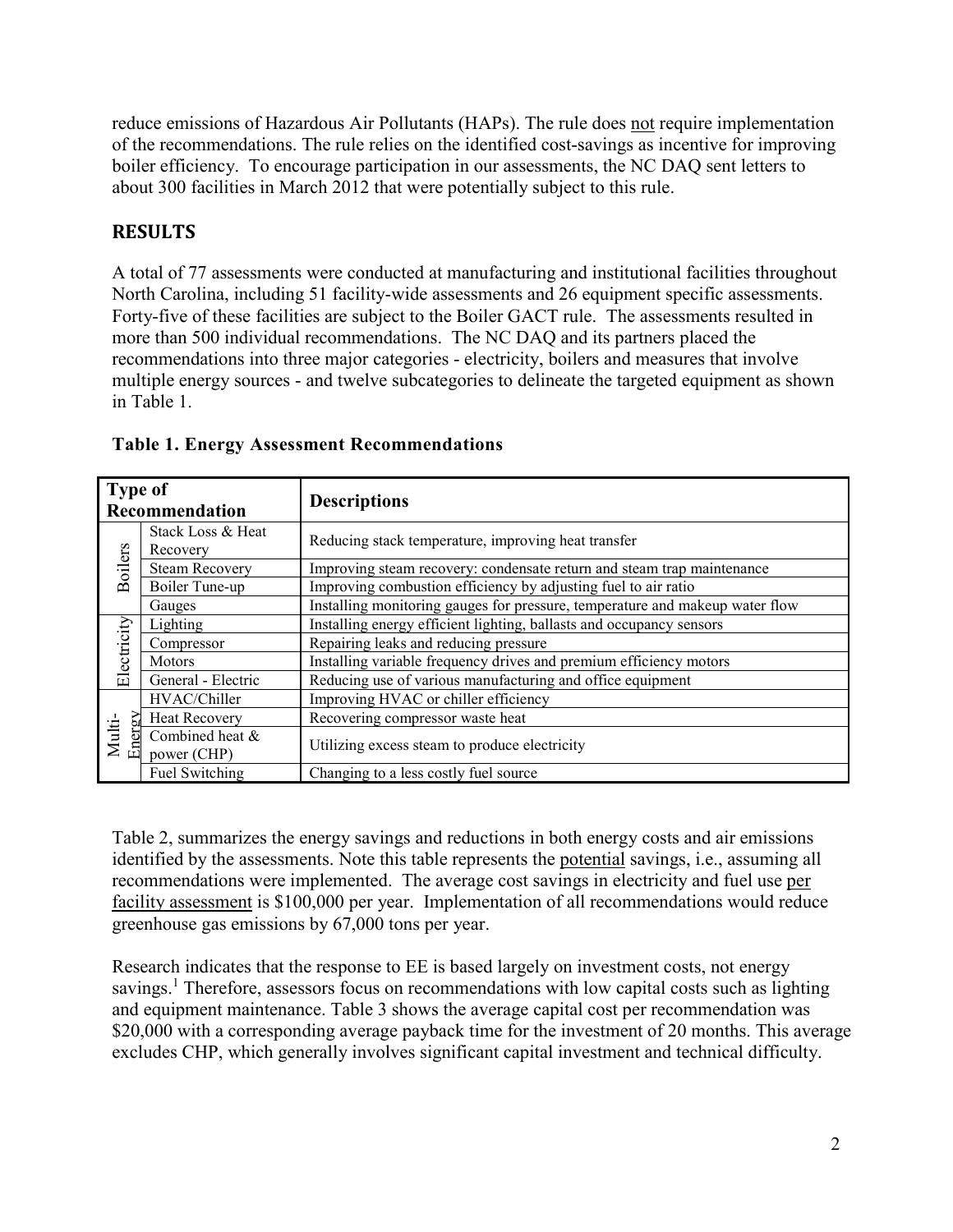|                                                            |                                                                                          |                          | Average                                      |                                                                |                      | <b>Total</b>                   |                      |                                       |                           |                             |
|------------------------------------------------------------|------------------------------------------------------------------------------------------|--------------------------|----------------------------------------------|----------------------------------------------------------------|----------------------|--------------------------------|----------------------|---------------------------------------|---------------------------|-----------------------------|
|                                                            |                                                                                          |                          | Average                                      |                                                                | Average<br>Payback   | <sup>a</sup> Energy Reductions |                      | <sup>a</sup> Air Pollution Reductions |                           |                             |
| Type of<br><b>Recommendation</b><br>(Rec.)                 |                                                                                          | <b>Number</b><br>of Rec. | Cost<br>Savingsb<br>$(\frac{\sqrt{y}}{y})$   | Period<br>Average<br>in<br>Capital<br>Cost(S)<br><b>Months</b> |                      | Electricity<br>kWh/yr          | Fuel Use<br>MMBtu/yr | NOx<br>ton/vr                         | SO <sub>2</sub><br>ton/yr | CO <sub>2</sub> e<br>ton/yr |
| <b>Boilers</b>                                             | Stack Loss & Heat<br>Recovery<br>Boiler Tune-up                                          | 36<br>35                 | \$25,000<br>\$15,000                         | \$30,000<br>\$8,000                                            | 20<br>20             | $\theta$                       | 436,000              | 56                                    | 26                        | 18,500                      |
|                                                            | Steam<br>Gauges                                                                          | 77<br>10                 | \$7,000<br>\$3,500                           | \$6,000<br>\$2,500                                             | 16<br>12             |                                |                      |                                       |                           | $16,000^{\circ}$            |
| Electricity                                                | Lighting<br>Compressor<br>Motors<br>General - Electric                                   | 122<br>48<br>28<br>30    | \$13,000<br>\$5,400<br>\$16,000<br>\$10,000  | \$22,000<br>\$3,500<br>\$17,000<br>\$3,100                     | 24<br>8<br>26<br>5   | 30,400,000                     | $\theta$             | 13                                    | 42                        | 16,300                      |
| Multi-Energy                                               | HVAC/Chiller<br><b>Heat Recovery</b><br>Fuel Switching<br>Combined Heat &<br>Power (CHP) | 11<br>8<br>12<br>4       | \$60,000<br>\$60,000<br>\$83,000<br>\$48,000 | \$130,000<br>\$30,000<br>\$116,000<br>\$112,000                | 20<br>22<br>29<br>49 | 34,000,000                     | $-15,000d$           | 23                                    | 63                        | 16,200                      |
| <b>Total for All Facilities</b><br><b>Facility Average</b> |                                                                                          | 421                      | \$100,000                                    | \$20,000                                                       | 20                   | 64,400,000                     | 421,000              | 92                                    | 131                       | 67,000                      |

**Table 2: Potential Average Cost Savings and Emission Reductions Identified**

<sup>a</sup> kwh/yr: kilowatt-hour/year; MMBTU/yr: Million British Thermal Unit/year; NO<sub>X</sub>: Nitrogen oxides; SO<sub>2</sub>: Sulfur dioxide;  $CO<sub>2</sub>e$ : carbon dioxide equivalent

<sup>b</sup> Seven facilities did not track waste wood use; therefore energy and cost savings could not be estimated.

 $\rm ^c$  CO<sub>2</sub> emissions from biomass combustion are reported separately per U.S. EPA GHG reporting rules.<sup>5</sup>

<sup>d</sup> Fuel switching and CHP are cost-saving measures that may result in a fuel use increase.

To find out which recommendations were actually implemented by facilities, phone surveys are conducted about one year after the EA. At this time, 55 surveys have been completed. Three facilities that received an assessment have shut down and one was sold. The NC DAQ calculated the implementation rate as the number of implemented recommendations divided by the total number of recommendations. Table 3 presents the implementation rate for our program and compares it to a historical U.S. average prior to 2012, 48%.<sup>6</sup> The NC DAQ also calculated an average implementation rate of 60% for the subset of facilities subject to the Boiler GACT.

#### **Table 3: Implementation Rates for Energy Assessment Recommendations**

| U.S. Historical Average <sup>6</sup>                 | 48%             |
|------------------------------------------------------|-----------------|
| NC DAQ EA Program Average                            | 54 <sub>%</sub> |
| NC DAQ EA Program Average for Boiler GACT Facilities | 60%             |

Table 4 presents the savings resulting from implemented or planned EE measures from the surveyed facilities. These data only includes recommendations where energy savings could be quantified by the assessors. It represents actual cost savings to businesses and emissions reductions for North Carolina. In addition, EA projected the total savings expected to be realized from our EA program using the implementation rates for each energy source.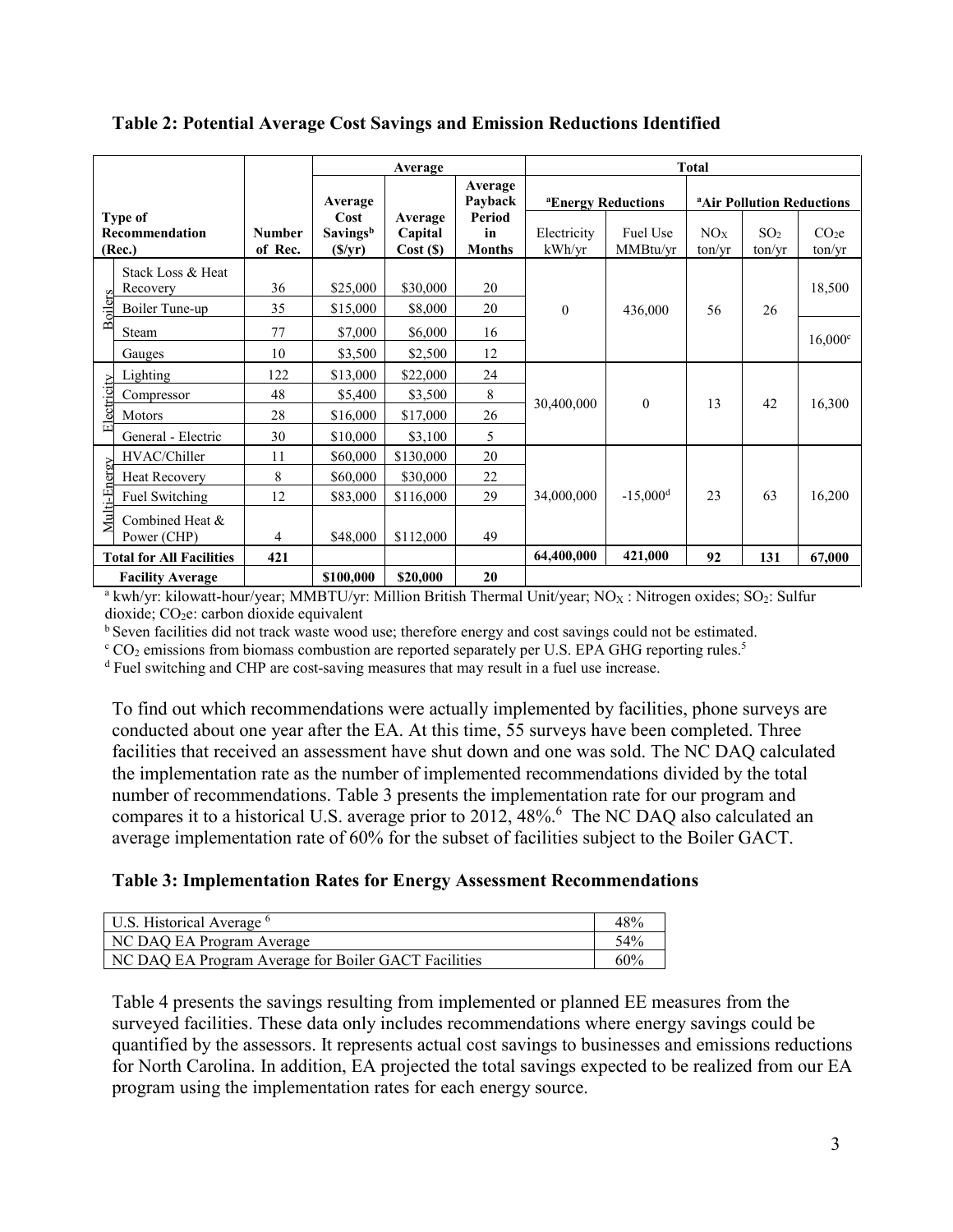#### **Table 4. Total Realized Energy Savings and Air Pollution Reductions Due to Implemented EE Recommendations at Participating Facilities**

| <b>Number</b><br>Implemented<br><b>Type of Recommendation</b> |                            | <b>Total</b> |                                            |                                           |                                   |                                           |                                                                 |  |
|---------------------------------------------------------------|----------------------------|--------------|--------------------------------------------|-------------------------------------------|-----------------------------------|-------------------------------------------|-----------------------------------------------------------------|--|
|                                                               |                            |              |                                            |                                           | <b>Energy Reductions</b>          | <b>Air Pollution</b><br><b>Reductions</b> |                                                                 |  |
|                                                               |                            |              | Cost<br><b>Savings</b><br>$(\frac{S}{yr})$ | Electricity<br><b>Savings</b><br>(kWh/yr) | <b>Fuel Savings</b><br>(MMBtu/yr) | NOx<br>(ton/yr)                           | <b>GHG</b><br><b>Reduced</b><br>(ton/yr as<br>CO <sub>2</sub> e |  |
|                                                               | Stack Loss & Heat Recovery | 4            | \$24,876                                   |                                           | 87,987                            | 14                                        | 7,961                                                           |  |
| <b>Boilers</b>                                                | Boiler Tune-up             | 20           | \$135,767                                  | $\theta$                                  |                                   |                                           |                                                                 |  |
|                                                               | Steam                      | 33           | \$324,977                                  |                                           |                                   |                                           |                                                                 |  |
|                                                               | Gauges                     | 9            | \$4,067                                    |                                           |                                   |                                           |                                                                 |  |
|                                                               | Lighting                   | 68           | \$949,276                                  |                                           | 7,058                             | 8                                         | 12,136                                                          |  |
|                                                               | Compressor                 | 30           | \$225,842                                  |                                           |                                   |                                           |                                                                 |  |
|                                                               | Motors                     | 13           | \$177,817                                  | 21,467,615                                |                                   |                                           |                                                                 |  |
| Electricity                                                   | General-Electric           | 5            | \$159,521                                  |                                           |                                   |                                           |                                                                 |  |
|                                                               | HVAC/Chiller               | 5            | \$53,297                                   |                                           |                                   |                                           |                                                                 |  |
| 187<br><b>Actual Savings Realized to Date</b>                 |                            |              | \$2,055,441                                | 21,467,615                                | 95,045                            | 22                                        | 20,097                                                          |  |
| <b>Potential Energy Savings &amp; Emission Reductions</b>     |                            |              | \$7,000,000                                | 64,000,000                                | 450,000                           | 91                                        | 67,000                                                          |  |
| <b>Projected Energy Savings &amp; Emission Reductions</b>     |                            |              | \$3,220,000                                | 31,360,000                                | 162,000                           | 30                                        | 36,180                                                          |  |

Table 4 shows that lighting upgrades were the most common recommendation to be implemented (36%) due to its fast payback per time, and the availability of utility rebates. The second most common recommendations deal with recovering steam and decreasing compressor use with basic maintenance and operational changes. Note that the reductions in oxides of nitrogen  $(NO<sub>X</sub>)$  from implementing EE on boilers, 14 tons per year, were higher than the reductions estimated for EE related to electricity use,  $8$  tons per year. This is due to  $NO_X$  controls on North Carolina's electricity generating units which lowers the emissions factor for indirect offset of electricity purchased from the utility grid.

In order to estimate the impact of the EA program, the NC DAQ calculated the percent reduction in greenhouse gas (GHG) and  $NO<sub>X</sub>$  emissions due to the EA program from the total emissions of permitted electric generating units (EGUs) and industrial, commercial and institutional (ICI) boilers in North Carolina.<sup>7, 8</sup> The results are given in Table 5.

**Table 5. Air Quality Impacts from Energy Assessment Program**

| <b>Parameter</b>                                                                                          | $\overline{\text{NOx}}$ (tons) | GHG (tons) |  |
|-----------------------------------------------------------------------------------------------------------|--------------------------------|------------|--|
| Statewide Emissions - EGUs & ICI Boilers (2011, 2012)                                                     | 63,950                         | 58,234,000 |  |
| Total Reductions Identified by EA Program                                                                 | 90                             | 67,000     |  |
| Projected Actual Reductions from EA Program                                                               | 30                             | 36,000     |  |
| <b>Percent Reduction in Emissions from EA Program</b>                                                     | $0.05\%$                       | $0.06\%$   |  |
| <b>Projected Reduction in Emissions due to</b><br><b>Statewide Implementation of Low Cost EE Measures</b> | $1.7\%$                        | $2.0\%$    |  |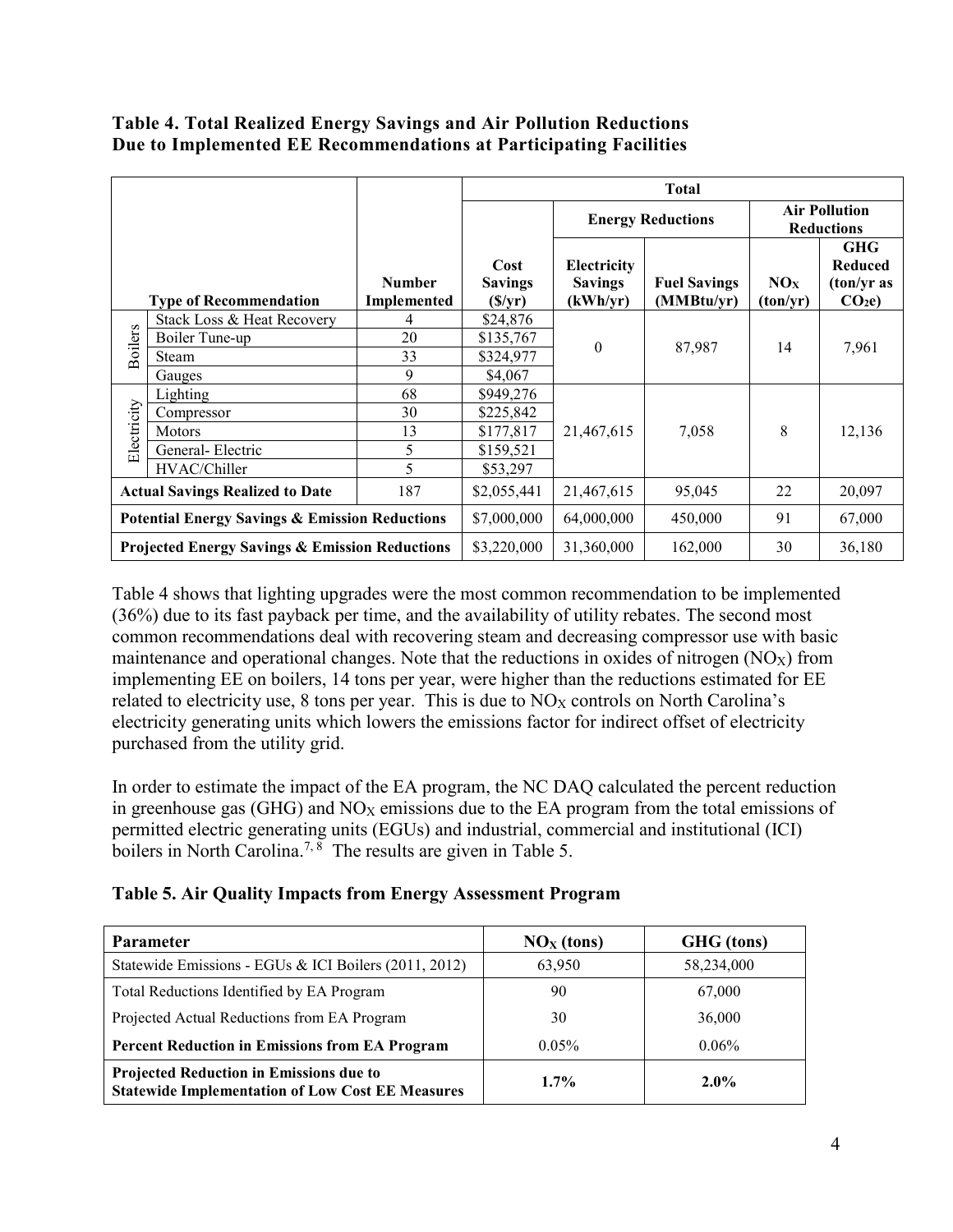The participating facilities represent less than 3% of the permitted facilities in North Carolina. These facilities were able to achieve a 0.06% reduction in GHG s and 0.05% reduction in statewide  $NO<sub>X</sub>$  emissions from EGUs and ICI Boilers. The NC DAQ estimates that expanding this voluntary program to all 2,600 permitted facilities in North Carolina could result in approximately a 1.7% decrease in GHG emissions and a  $2%$  decrease in NO<sub>X</sub> emissions from these sectors.

As stated above, 45 of the participating facilities are subject to the Boiler GACT rule. These facilities represent a unique subset of the data collected since 34 of the boilers fire waste wood, available on site or at low cost. Seven of the boilers did not track fuel use; therefore energy savings could not be estimated. The assessors did not identify low cost EE for two boilers. Nonetheless, the response of these facilities has been very high, with 86% of the facilities implementing at least one recommendation. This is due to the expertise and hands-on approach of our assessors and the focus on low investment cost recommendations.

At this time, the NC DAQ has documented implementation results for 29 facilities subject to the Boiler GACT rule. Table 6 summarizes the HAP reductions from EE measures implemented by these 29 facilities. NC DAQ also projected the emissions on the population of point and non-point boilers potentially subject to the Boiler GACT Rule. The NC DAQ projects total HAP reductions from implementation of low capital cost EE identified by EAs conducted under the Boiler GACT Rule as 3.06 tons per year.

|                        | <b>GACT Boilers that Conducted an EA</b><br>through NC DAQ Program |                                           |                                                |              | <b>NEI HAP Emissions</b><br>from Boilers Subject to GACT | <b>North Carolina</b><br><b>GACT Boilers</b> |                                                                     |
|------------------------|--------------------------------------------------------------------|-------------------------------------------|------------------------------------------------|--------------|----------------------------------------------------------|----------------------------------------------|---------------------------------------------------------------------|
| <b>HAP</b><br>Category | <b>NEI</b><br><b>HAP</b><br><b>Emissions</b>                       | Actual<br><b>HAP</b><br><b>Reductions</b> | <b>Reductions</b><br>from EA<br><b>Process</b> | NEI<br>Point | <b>NEI</b><br><b>Non-Point</b>                           | <b>Total</b>                                 | <b>Projected HAP</b><br><b>Reductions from</b><br><b>EA Process</b> |
|                        | ton/vr                                                             | ton/vr                                    | $(\%)$                                         | ton/vr       | ton/vr                                                   | ton/vr                                       | ton/vr                                                              |
| <b>Acid Gases</b>      | 14.5                                                               | 0.56                                      | 3.8%                                           | 46.5         | 0.004                                                    | 46.49                                        | 2.34                                                                |
| <b>Metals</b>          | 1.3                                                                | 0.038                                     | $2.9\%$                                        | 0.7          | 1.25                                                     | 2.00                                         | 0.10                                                                |
| Organics               | 45.3                                                               | 0.35                                      | $0.8\%$                                        | 35.7         | 0.78                                                     | 36.49                                        | 0.63                                                                |
| <b>Total</b>           | 61.1                                                               | 0.94                                      | $1.5\%$                                        | 82.9         | 2.03                                                     | 84.98                                        | 3.06                                                                |

**Table 6. HAP Emission Reductions from Boiler GACT Rule: NC EA Program Actual Reductions and Projections for NC GACT Boiler Population** 

# **SUMMARY**

Energy assessments provide an effective roadmap for the business community to implement EE. The NC DAQ EA program has been very successful and compares favorably to similar programs. The high implementation rate shows both the effectiveness of the outreach program and the usefulness of the reports that were generated. Barriers in our program to more substantial energy reductions are similar to historical evidence, where low investment cost drives action rather than the energy and cost savings achieved.